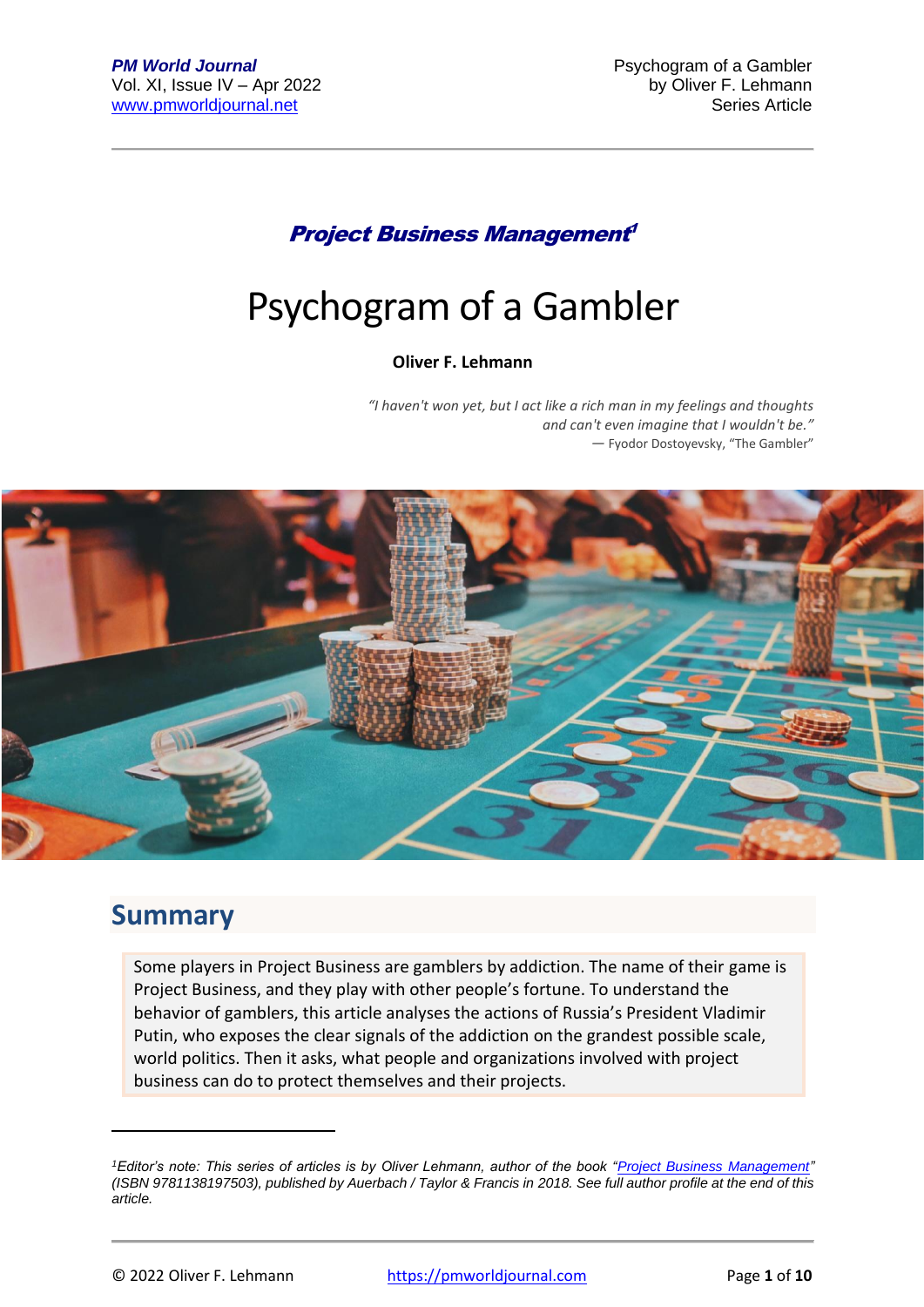# **Gamblers in Project Business**

Most relationships between customers and contractors in Project Business Management are relatively harmonious. They understand their obligations to each other and to the mission success of the project. They meet their contractual commitments and do their best to make a smooth project possible, about which everyone involved can later say: "I made this."

Unfortunately, there are exceptions. Projects that are jammed by destructive conflicts and by harmful behavior of a small number of people or organizations involved.

Addictions are among the root causes of such harmful behavior. Addiction changes people's minds, behaviors, and values. An addiction that I saw repeatedly in Project Business is gambling. Often, gamblers do not only damage themselves but also their environments, such as families and friends. Many don't even go to a casino to play, instead, they see the project as their favorite game and can wreak havoc on a project and the people involved.

To understand the dynamics of this addiction, this article looks into the actions of Russia's President Putin and gives some hints about what people in Project Business can do to protect themselves, their projects, and the organizations involved.

# **Vladimir Putin's Place in History**

History knows many examples of military confrontations, when a superior army, outnumbering its enemy in headcount and excelling it in weaponry, lost against the weaker party. And history does not treat the losing leaders graciously.

Here are some examples:

331 BC: Battle of Gaugamela:

Alexander of Macedonia, with his Greek forces, won against the army of King Darius III of Persia at Gaugamela in today's Iraq. Darius's army is estimated to have been four times larger than Alexander's. Still, with a brilliant strategy, Alexander outwitted his opponent, whose army and finally rule over the Persian empire he destroyed. Since this battle, he has been called "Alexander the Great".

9 AD: Battle in the Teutoburg Forest:

Three Roman legions, six auxiliary cohorts, and three cavalry squadrons adding up to between 14,000<sup>2</sup> and 23,000 soldiers under the command of Publius Quinctilius Varus were defeated in the Teutoburger Forest in Northern Germany by estimated 15,000 men from an alliance of Germanic tribes under Arminius, a Roman officer

<sup>2</sup> All numbers in this text are estimates.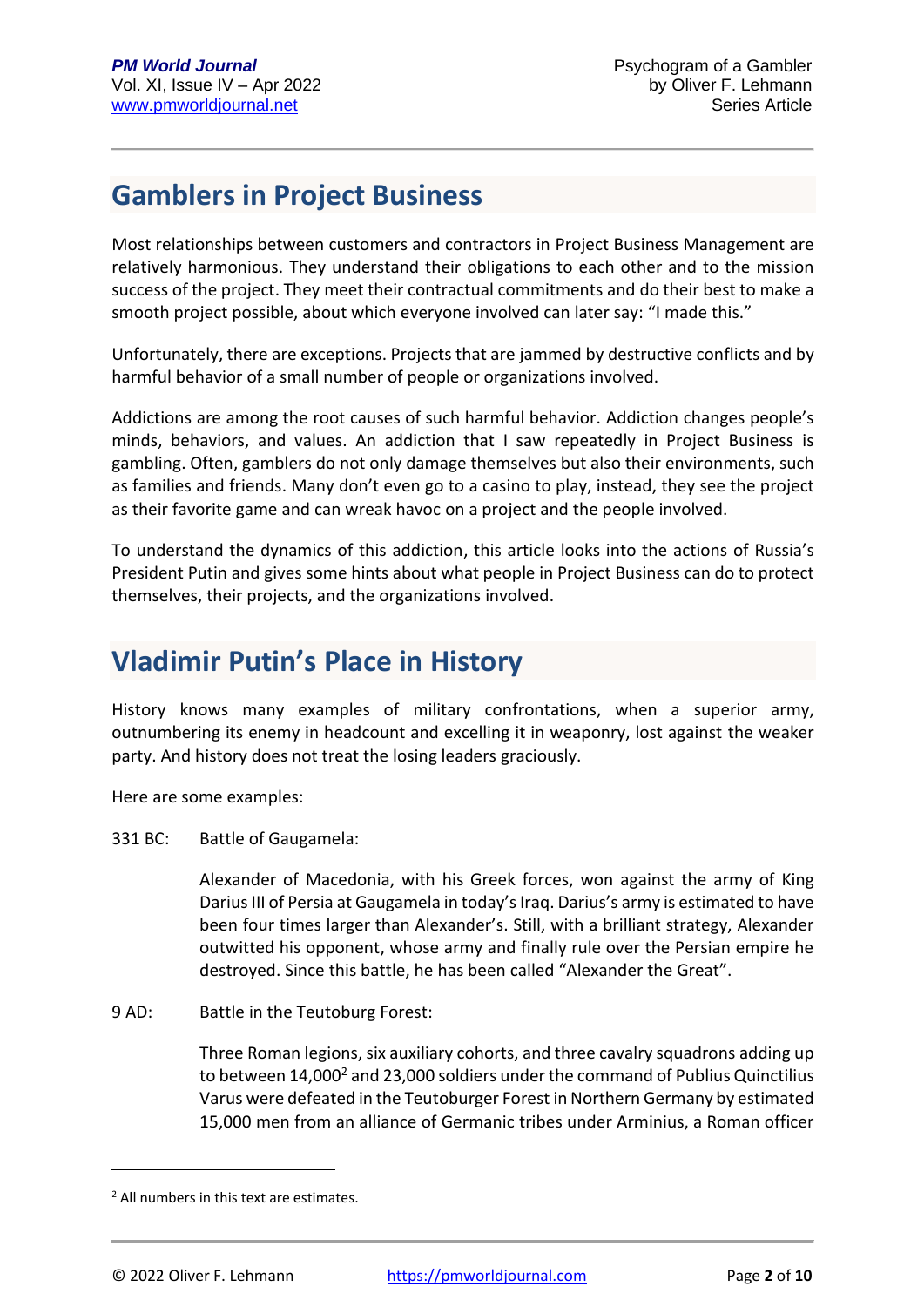who was abducted from his German home as a child. The Roman army was superior in weaponry, armor, and training but could not deploy their strength in an ambush laid by the Germans in a dense forest.

#### 1415 AD: Battle of Azincourt:

In this battle in Northern France, an English army of around 7,000 men under King Henry V defeated a French army estimated at 40,000 soldiers under the command of Charles d'Albret and prominent French noble people. The knights of the French nobility wore heavy plate armor while most English soldiers were poorly protected archers, each with a longbow to shoot over distance and a dagger or a short sword to fight in melees.

None of these losing leaders fared well during and after the fight. King Darius fled from the battle when he saw his army getting defeated. While he later tried to rebuild his armed forces to fight the Greeks, his own generals killed him and gave his body to Alexander. Varus killed himself on the battlefield, where he lost his legions, and d'Albret fell in the battle desperately trying to keep his forces under control.

There are more examples of against-all-odds military defeats. Not only was their fate unkind to them; history scholars and students do also not keep them in a positive light. Instead, they use these military leaders as archetypical examples of hubris and gross incompetence.

Vladimir Putin's place in history is likely to become similar. The observation while I am writing this article in late March 2022, a month after Putin began the brutal assault on Russia's neighbor state Ukraine, is clear: His troops are in misery. Devoid of significant military successes, his army has turned to destroying civilian targets, including hospitals, nurseries, and shelters with hundreds of civilians inside, among them elderly people, mothers, and children. Many of his soldiers have been killed; others deserted the Russian army.

The expectation would have been that the much larger and more powerful Russian army should have easily defeated the much smaller Ukraine. But here, the math of asymmetric warfare applies: An affordable rocket launched from a soldier's shoulder can destroy a heavily



armed tank in a fraction of a second, and the will of the people of Ukraine to defend their home country and their democracy against a despot is unbroken.

Another reason for this unfolding defeat is poor organization. There are an estimated 150,000 Russian soldiers in Ukraine, whom Russia needs to provide with food, ammunition, fuel, and motivation. Putin based his strategy on a quick victory, which would have allowed the Russian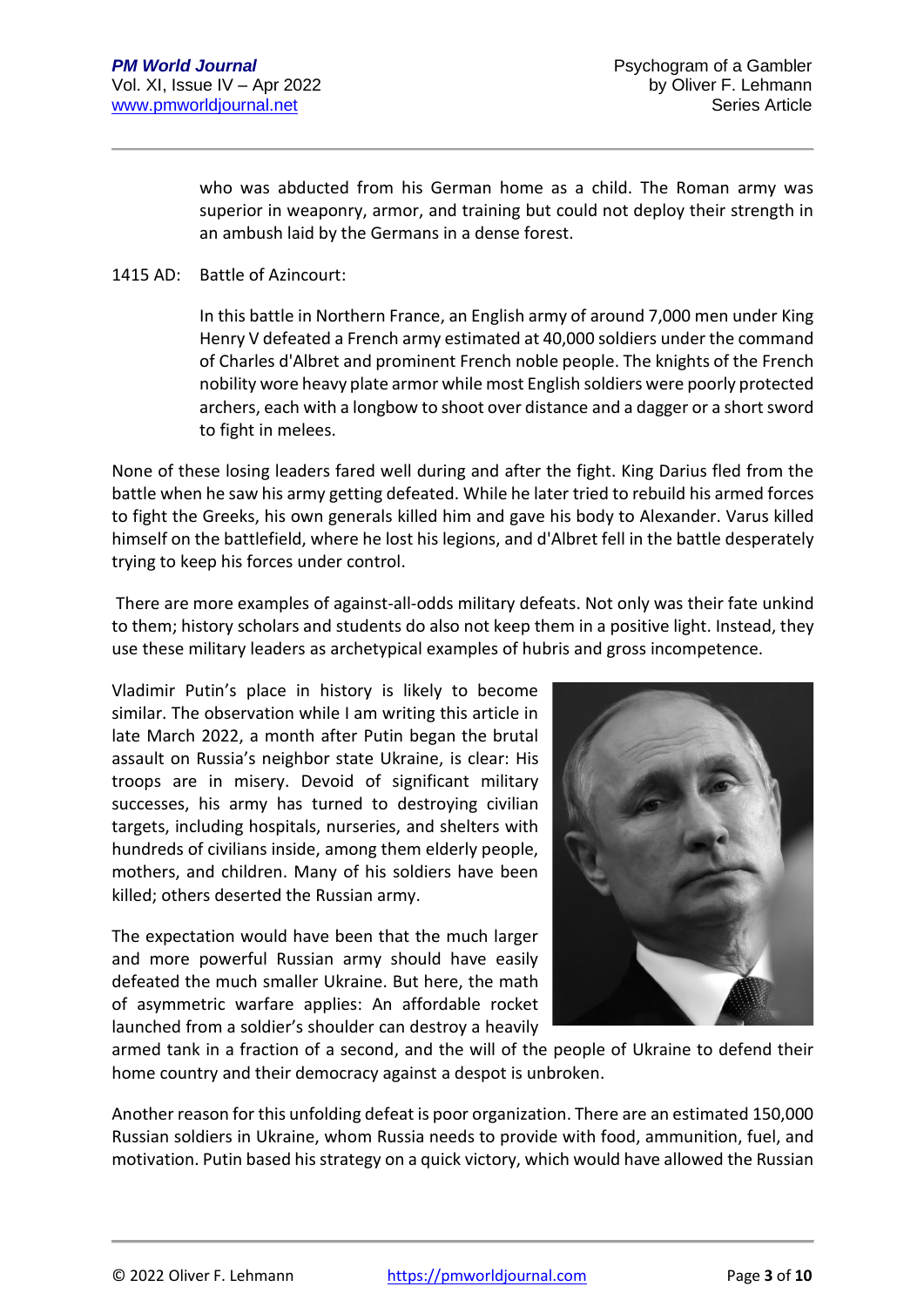army to tap into Ukrainian resources. When this strategy failed, he had no plan B in place and no contingencies that he could use to keep his army functioning.

In addition, Putin gambled away his relationship with the wealthy democracies worldwide that were also the source of his fortune. The response by these countries was overwhelming, and why they carefully avoided turning the local war into a world war, their economic sanctions are now devastating to the Russian nation. NATO and EU closed their ranks against him and forgot their regular quarrels to stand united against the aggressor.

How could it happen that Putin gambled away his fate and that of the country he leads to such a degree?

### **Trump, Brexit, and Putin: Facets of a Story**

Until 1945, Europe was a hot spot for the most vicious wars one could think of. Among myriads of others, there was a Seven Year's War (the first truly global war), a Thirty Year's War, a Hundred Year's War, and two World Wars. A driver of these wars was a jumble of bilateral contracts that no one could understand in its entirety. It had the often-surprising effect that a local dispute at one place could translate into a major war with several parties involved somewhere else. Countries sleepwalking into war rarely had an idea of what the escalation of violence would lead to and how much they damaged their prospects for the future.

At least for most of Europe, this ended with multilateral agreements entered by countries after the second world war in 1945. Among these agreements were NATO $3$  and the EU<sup>4</sup> the two most notable from Putin's standpoint. Both promoted democracy, which constrained his despotic behavior and made his own Russian public call for Democracy and freedom. Both treaties coordinated national actions, which made them powerful opponents to him.

Putin's placed his bets to weaken these organizations, and a lot of it happened in plain sight:

In 2016, Putin was in lockstep with organizations such as Cambridge Analytica (manipulation of public opinion through social networks) and Wikileaks (stealing and publishing private information) to perform a hack-and-leak campaign to influence the US elections and make Donald Trump the President of the USA. During that time, the position of Trump's Republican party towards Putin also changed, turning him from an

<sup>3</sup> North Atlantic Treaty Organization

<sup>4</sup> European Union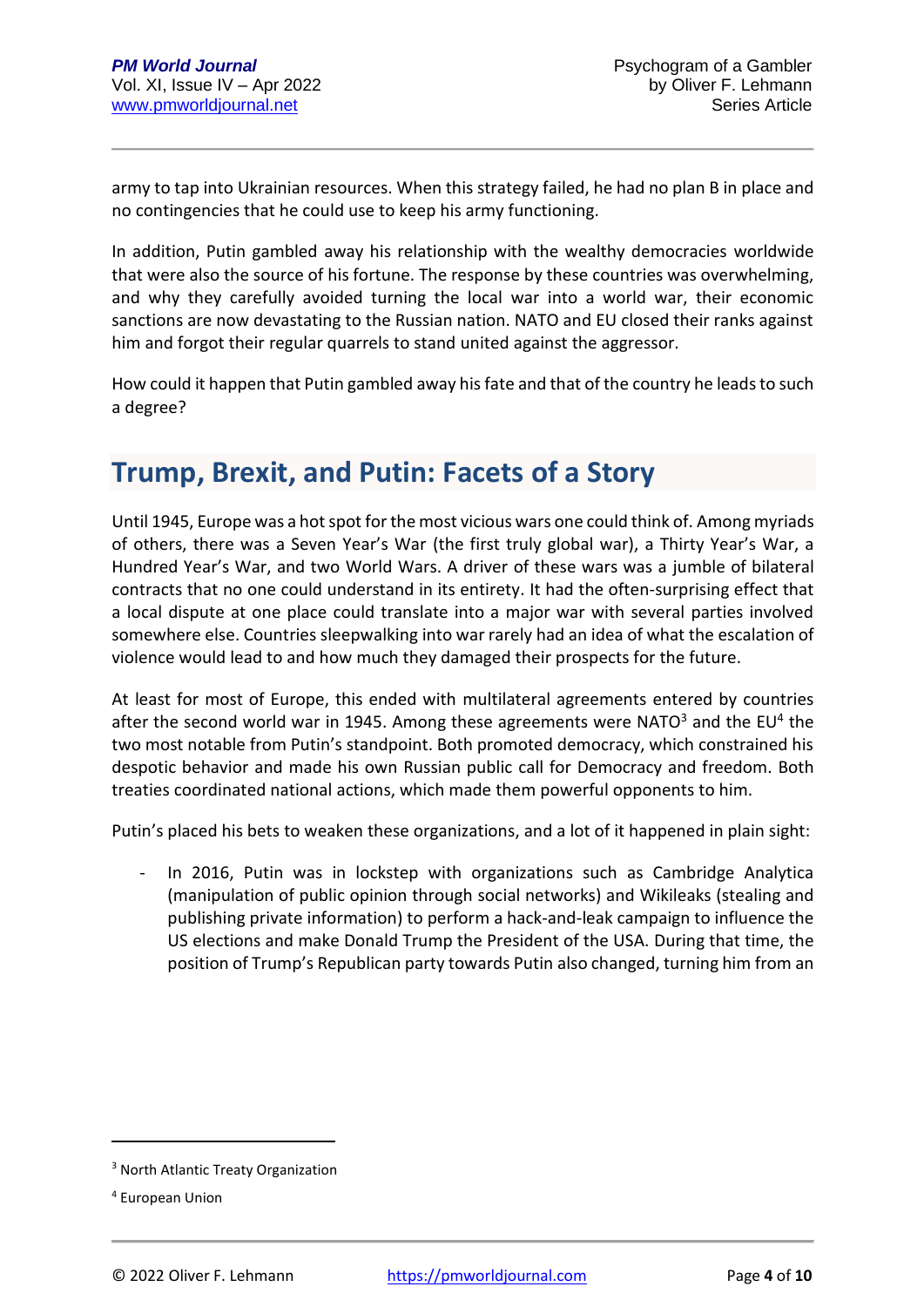enemy to a respected partner<sup>5</sup> and finally admired leader<sup>6</sup>. There are also reports that Russia became a source of funds for the party<sup>7</sup>.

Consequently, Trump weakened NATO by attacking the organization, threatening to take the USA out, and trying to override the multilateral treaty with bilateral agreements that would have made it much easier to manipulate smaller countries.

At the same time, Putin reportedly placed his bet against the EU on an initially ambiguous feeling in the United Kingdom, whether it was doing better remaining a member of the Union or exiting, an opinion referred to as "Brexit".

Putin's emissaries were Alexander Lebedev, a former colleague at the KGB, the secret service of the USSR, and his son Evgeny, a close friend of Boris Johnson, today Prime Minister of the UK and leader of the British Conservative Party ("Tories"). Johnson became the main driver of the Brexit during 2016, and there is a connection to Putin:

Several reports say that Johnson made his decision to support Brexit during a party in his Islington home in early 2016, during which his friend Evgeny Lebedev was present. According to the reports, Lebedev tried to convince all guests to support Brexit. Later this year, in June 2016, a non-binding referendum was held in which a slight majority of 51.9% voted for Brexit.

And again, Cambridge Analytica was reportedly involved by manipulating public opinion through using social networks<sup>8</sup>, as was Wikileaks<sup>9</sup> too.

In May 2019, Johnson became the Prime Minister of the United Kingdom. In January 2020, the UK formally left the European Union.

In December 2020, Evgeny Lebedev became Baron Lebedev, of Hampton in the London Borough of Richmond upon Thames and of Siberia in the Russian Federation.<sup>10</sup>

Putin's hallmark is nationalism. Nationalistic parties and groups in Europe all over Europe and elsewhere reportedly enjoyed his friendship and support, such as the

<sup>5</sup> https://www.npr.org/2017/12/04/568310790/2016-rnc-delegate-trump-directed-change-to-party-platformon-ukraine-support?t=1648391271203

<sup>6</sup> https://accountability.gop/ukraine-quotes/

<sup>7</sup> https://apps.npr.org/documents/document.html?id=6432520-The-NRA-Russia-How-a-Tax-Exempt-Organization

<sup>8</sup> https://www.theguardian.com/news/2018/mar/17/cambridge-analytica-facebook-influence-us-election

<sup>9</sup> https://www.thedailybeast.com/man-who-bankrolled-brexit-boasted-of-wikileaks-backchannel

<sup>10</sup> https://www.thegazette.co.uk/notice/3681133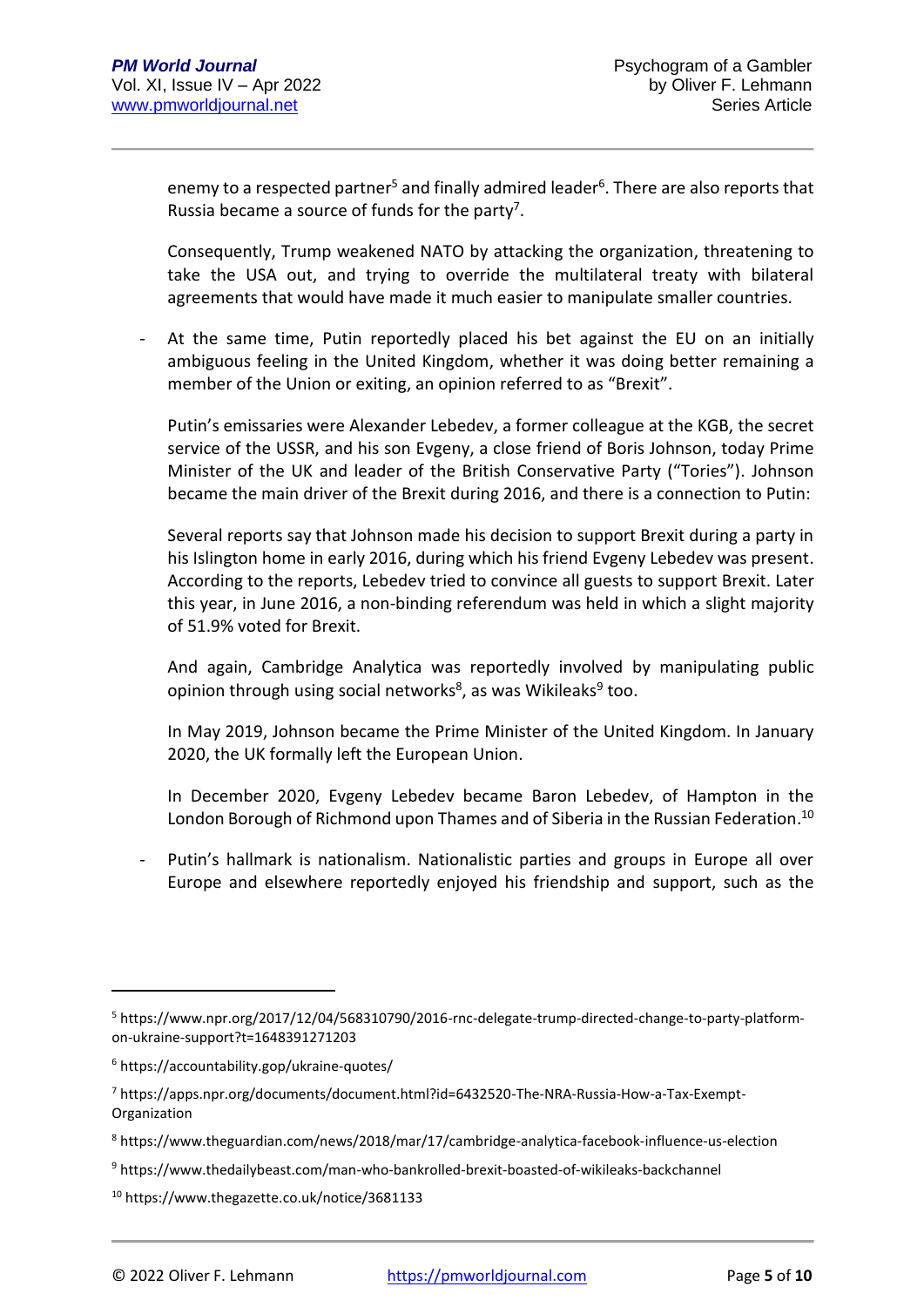Front National (FN) in France<sup>11</sup>, the Alternative für Deutschland (AFD) in Germany<sup>12</sup>, and Victor Orbán's Fidesz party in Hungary.

Gamblers only plan for the next game. They rarely ask, what to do after the next round because it is clear to them that they will gamble on. However, for Putin, in many aspects, it was "Game over" in 2021:

- Trump was voted out of office in a landslide by the US-American electorate.
- Brexit was concluded, and while this weakened the EU as he hoped, it brought far more economic damage to the UK, and as the country is now sidelined in Europe, so is Putin.
- Front National, AfD, and other Nationalist parties lost their elections.
- Victor Orbán has become an isolated outlier in the EU.

Left without effective proxies, Putin needed a new game.

# **A Psychogram of a Gambler**

Many years ago, I had the opportunity to do seminars for the project management staff of an insurance company in Moscow. The company was a German joint venture with a Russian company that was loss-making and wanted to improve its business by upskilling the management of its projects.

When I talked with my students, they told me of a problem with a minority of their insurance customers. It was a problem that they had found nowhere else: People had bought collision and comprehensive auto insurance for their cars, and some had damages or losses the insurance had to pay for, while others did not. So far, that's the typical situation of car insurance business.

However, the company identified claims that did not come from regular collisions or theft. Some of their customers (a minority, but an expensive one) considered the insurance fees a kind of bet in a game, and they felt that they were losing. So, they actively damaged their cars or reported them as stolen and charged the costs against the insurance to not feel like losers in the game.

Today, this insurance company is still active in Russia, but auto insurances are no more in their portfolio. They said insurance should be a worthy business, not a gamble with irrational and cheating players.

<sup>11</sup> <https://www.bbc.com/news/world-europe-39478066>

<sup>12</sup> <https://www.n-tv.de/politik/Die-AfD-dient-sich-dem-Feind-an-article22413060.html>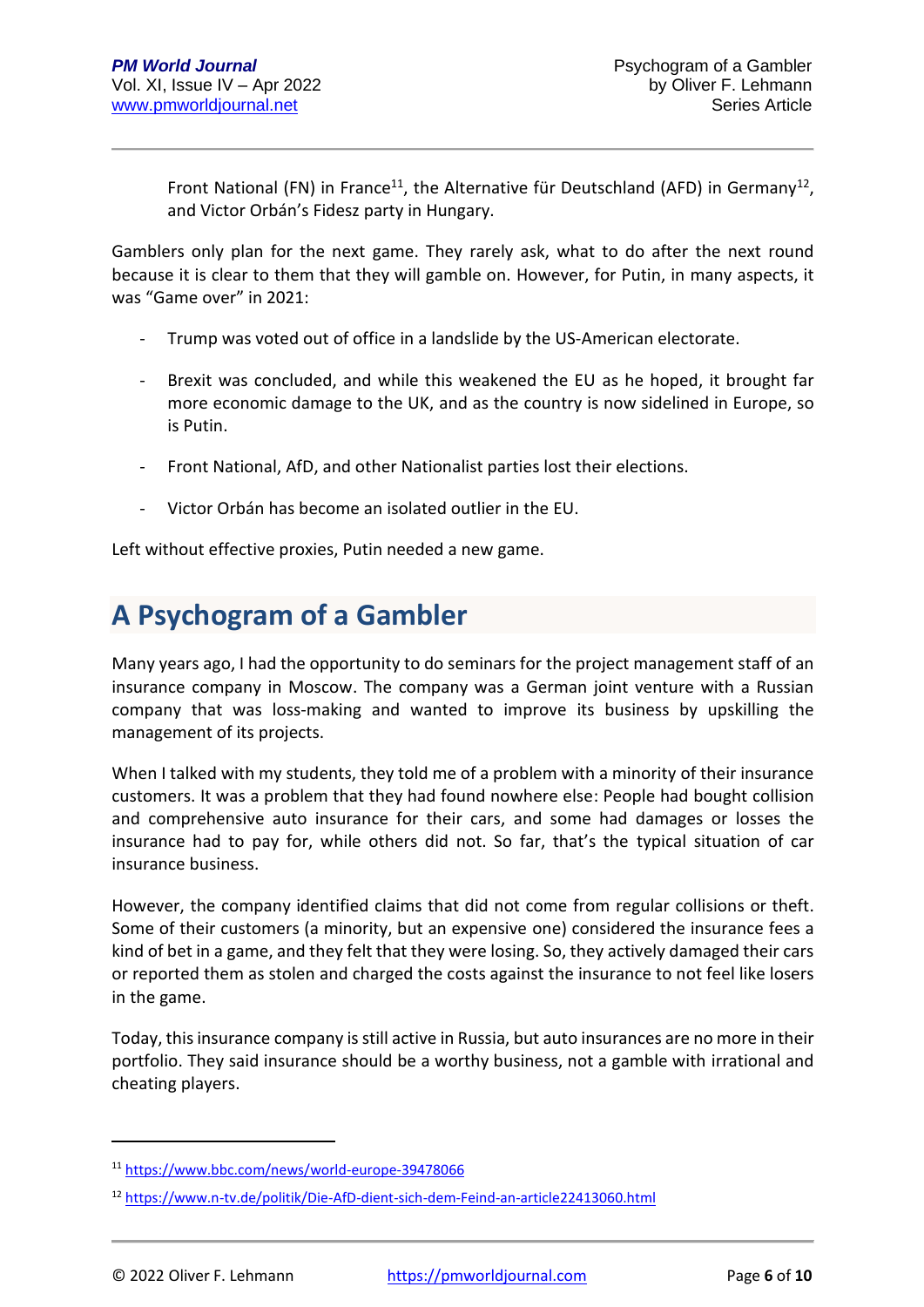The seemingly erratic behavior of a despot is hard to understand. While this is true for any despot, it is particularly true for Vladimir Putin. His behavior follows no identifiable business case, political goal, or ethical mission. Indeed, his behavior puts Russia and the world at stake.

However, his behavior starts making sense when you understand Putin as a gambler.

While I developed this psychogram, my primary source is Fyodor Dostoyevsky's novel "The Gambler" from 1866<sup>13</sup>. Dostoyevsky wrote it in just weeks because he had gambled away his editor's advance payment for the book and needed more money. Urgently.

He wrote the book based on fresh memories from the casino of Wiesbaden, Germany, from where he had just returned to Russia. What can we learn from him?

- 1. Gamblers have no goal or mission beyond the next game. Some are even unable to finish a sentence that they just began. The brain is locked in plots to acquire new assets for the next round and then play it.
- 2. Gamblers do not care that in purely mathematical terms, they cannot win. They know that the business model of gambling halls is the impoverishment of players and their families and that this business model works superbly.

But gamblers play, nevertheless.

- 3. Gamblers think they are favored by fate and therefore indestructible. To win against all odds is their main driving force. It is also their legitimization for cheating.
- 4. Wins are driving forces for gamblers to increase the stakes. Haven't they just seen how right they are?
- 5. Losses are also a push to raise the stakes. They must right the wrong that has been done to them.
- 6. Gamblers do not care whether the ever-increasing stakes are their own money or that of other people who—knowingly or not—trust them. They will take money from wherever they can get it.
- 7. Behind a façade of likeability, gamblers hide a deeply toxic nature. They manipulate others while their gambling addiction manipulates them.
- 8. Commercials and movies often characterize gambling as a social event where strong characters meet and compete for success, surrounded by admiring young and beautiful people. However, gambling is a lonesome activity. Gamblers have no friends; the people in their proximity are either competitors or sources for assets that they can seize and play in the next game.

<sup>13</sup> <https://www.gutenberg.org/files/2197/2197-h/2197-h.htm>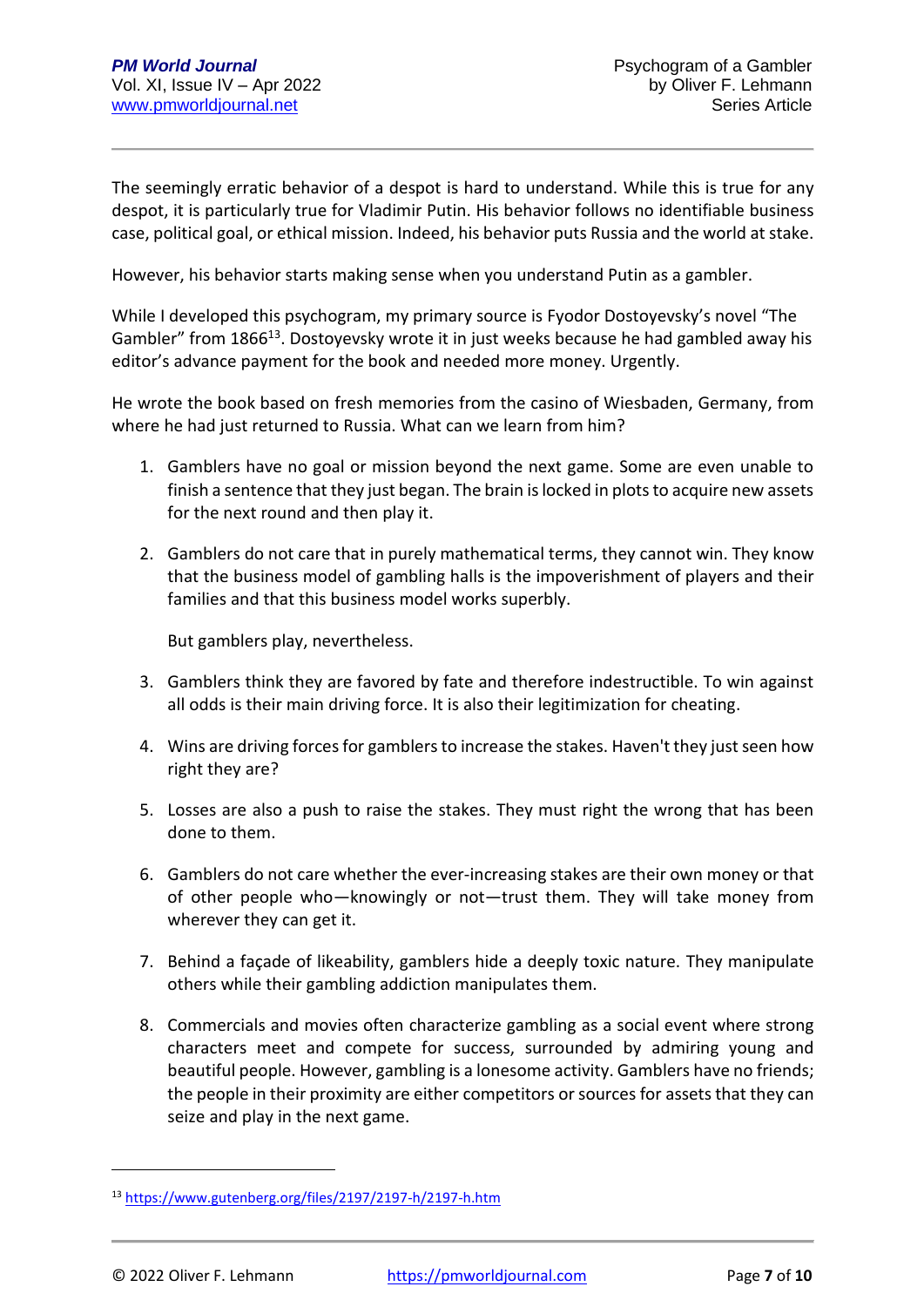If Vladimir Putin is a gambler, for what should we prepare ourselves?

For the worst.

The gambler's stakes will grow further over time. This is how his compulsion works. No conscience will stop him from gambling away the world one day. He interprets protests directed against his behavior as a confirmation that he is winning. Everyone who stands in his way, rejecting his addiction, is considered "hostile" and "unfriendly".

In the case of Putin, appeasement will not work. However, presenting him red lines that he should not cross will also fail. He hates feeling constrained, and every red line is a new game and a challenge for him to cross it and test his power and his self-perceived indestructibility.

Vladimir Putin will of course not join a "Gamblers anonymous" group.

There is one solution for gamblers. Separate them from any assets they can gamble away and rebuff them from entering the casino.

In the case of Putin, the casino is the world.

### **Avoiding Gamblers in Project Business**

Identifying gamblers can be a difficult task. Often, they are hard to make out, instead, the first impression is often that they are highly talented and successful.

As in ancient times, when such people were considered the "Favorites of the Gods", they are still today widely regarded as unbeatable and as people that one should not mess with.

This makes them appear as perfect partners in projects. When these people promise endless success, can this not be carried over to the project? Who does not want to have a successful project? Are these not the people one wants to work with? Or work for?

Unfortunately, success is subjective, but failure is objective. And the games played by the gamblers almost inevitably lead sooner or later to failure. However, by that time, gamblers will make sure that others will be held accountable for the failures, will pay their costs, and bear the legal consequences.

Project business success is built on trust. Trust is the strongest of all driving forces in a project by accelerating decision processes and enabling parties to work together as partners. However, trust in the wrong people can lead to disaster.

Here are some recommendations what professionals in project business can do to protect themselves without damaging the project by following a "Zero trust" paradigm:

Listen to people's language. Boasting statements and dropping of big names without giving evidence are sure signs that these people are not fully honest.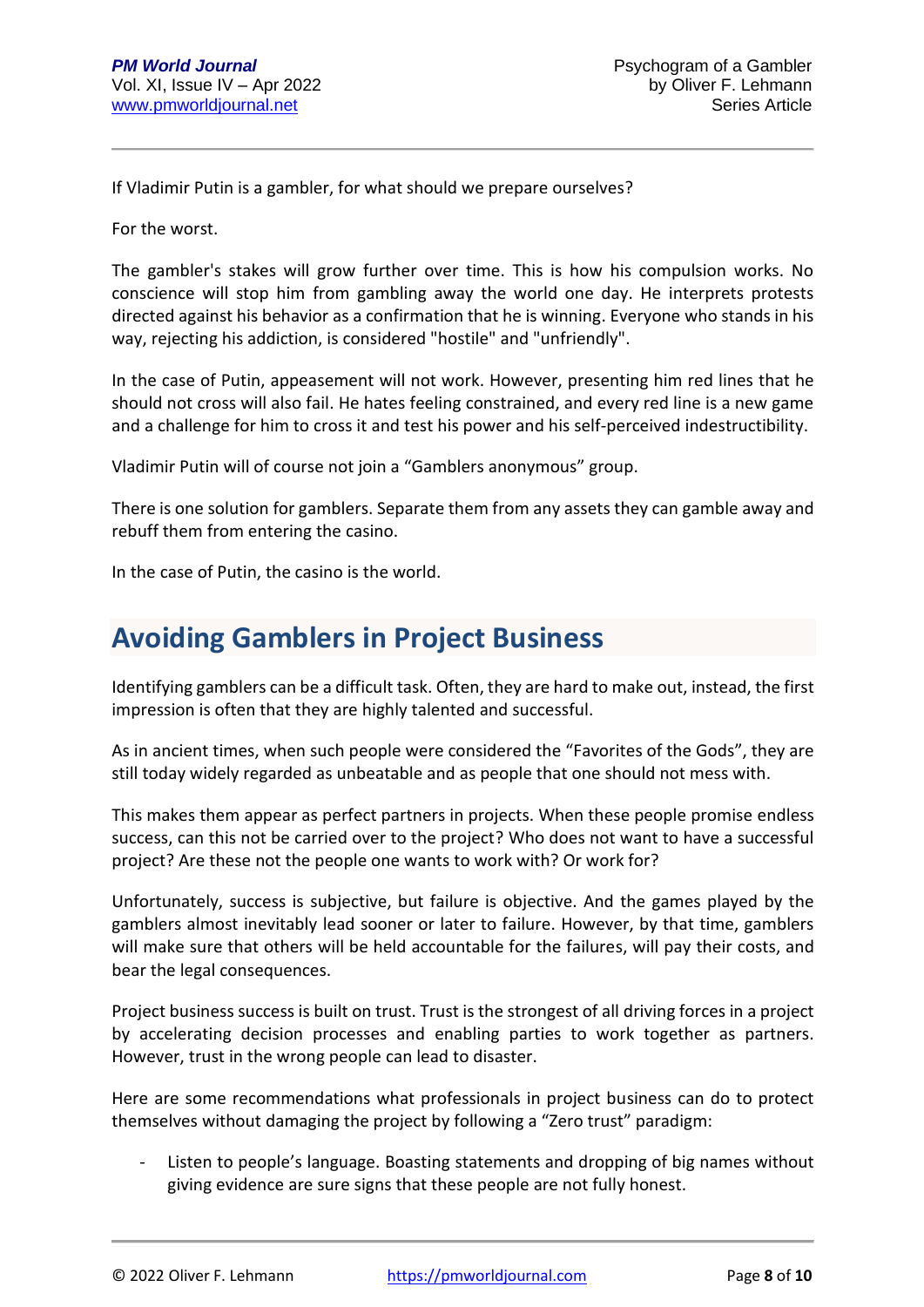- Observe the ability of the other party to listen. Do they disrupt people more often than normal? Do they answer questions or just respond to them by avoiding a direct answer? Do they turn to long monologues when the situation requires interchange?
- Do they bend facts?

These behaviors do not necessarily give evidence of gambling addiction. However, they are signals that one should be careful. They are a sign that you should protect your core assets. Of course, at times, one has to do payments to contractors in advance, or perform deliveries in the project against later payments. Project business is impossible without outlays by the parties involved. Though, while taking such risks is inevitable, limiting them to what is unavoidable is not.